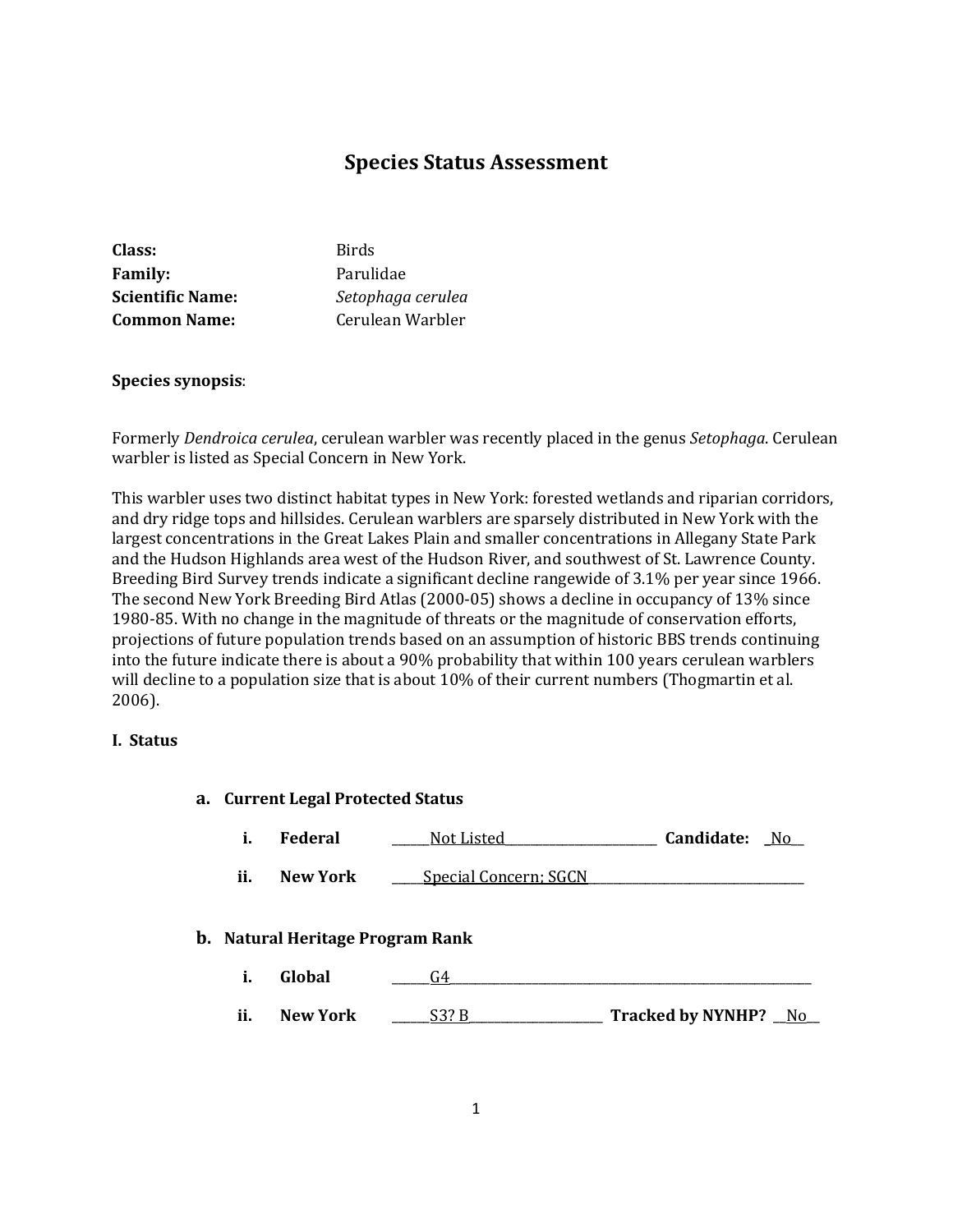#### **Other Rank:**

NYNHP – Watch List IUCN Red List status: Vulnerable Partners in Flight Watch List USFWS - Bird of Conservation Concern (A finding in 2006 deemed that Threatened status was not warranted.) Canada – Species of Special Concern Identified as a Species of Greatest Conservation Need within the Wildlife Action Plans of 22 states. Species of Northeast Regional Conservation Concern (Therres 1999)

## **Status Discussion:**

Cerulean warbler has a patchy breeding distribution in New York. Cerulean warbler is ranked as Vulnerable in Ontario, New York, Connecticut, and New Jersey. It is ranked as Critically Imperiled in Massachusetts, Vermont, and Quebec.

## **II. Abundance and Distribution Trends**

## **a. North America**

**b**.

| <i>i.</i> Abundance                                                        |  |                |
|----------------------------------------------------------------------------|--|----------------|
| $X$ declining increasing $X$ stable $X$ unknown                            |  |                |
| ii. Distribution:                                                          |  |                |
| $\underline{X}$ declining ____increasing ___________stable ________unknown |  |                |
|                                                                            |  |                |
|                                                                            |  |                |
| Regional                                                                   |  |                |
| <i>i.</i> Abundance                                                        |  |                |
|                                                                            |  |                |
| ii. Distribution:                                                          |  |                |
| V doclining increasing                                                     |  | etable unimoum |

\_\_X\_\_ **declining \_\_\_\_\_increasing \_\_\_\_\_stable \_\_\_\_\_unknown Regional Unit Considered**: \_\_\_\_\_\_\_Eastern BBS\_\_\_\_\_\_\_\_\_\_\_\_\_\_\_\_\_\_\_\_\_\_\_\_\_\_\_\_\_\_\_\_\_\_\_ **Time** frame considered:  $2002-2012$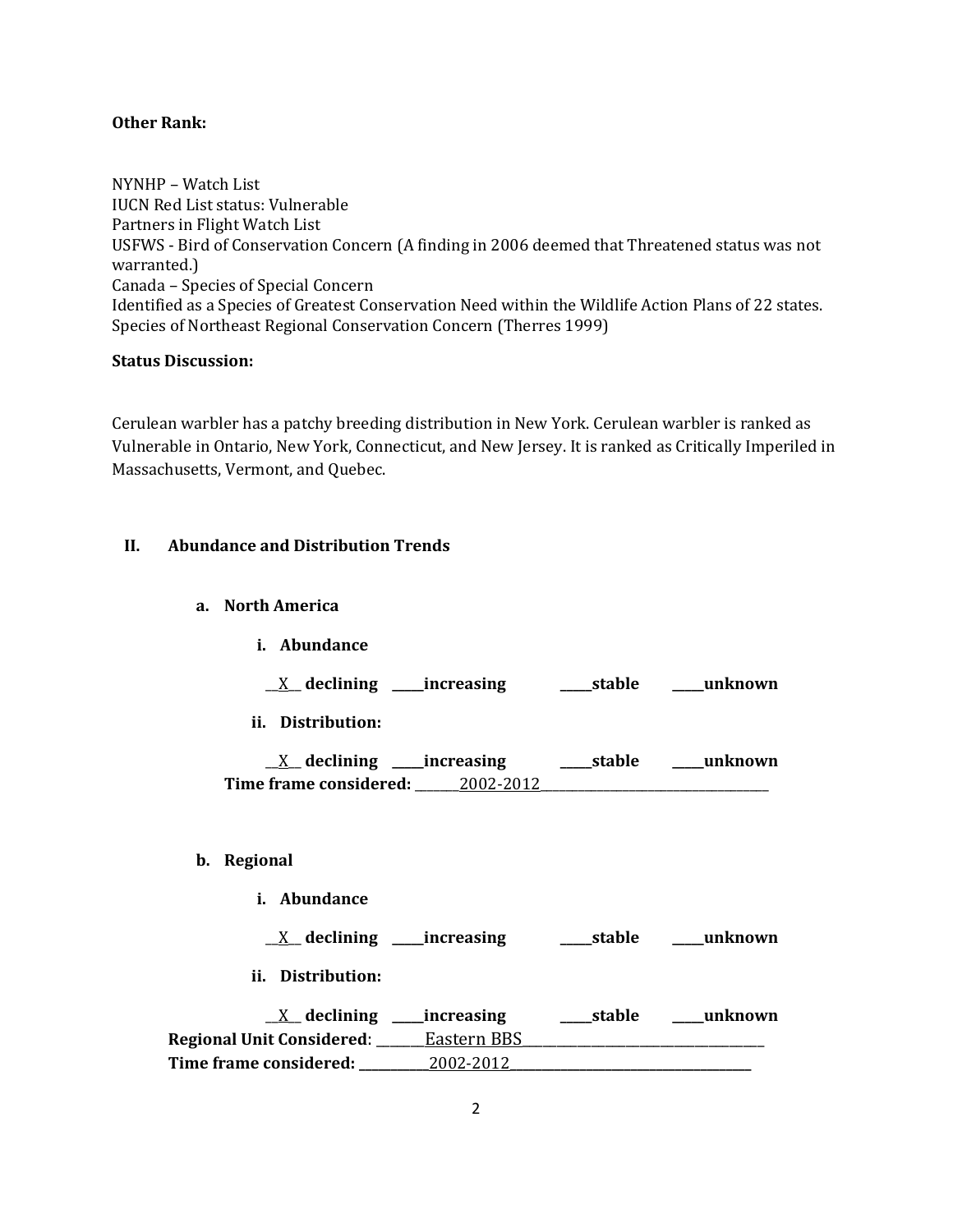**c. Adjacent States and Provinces**

| <b>CONNECTICUT</b>                |                                                                                                                                                                                                                                                                                                                 |                                                                                   |  |
|-----------------------------------|-----------------------------------------------------------------------------------------------------------------------------------------------------------------------------------------------------------------------------------------------------------------------------------------------------------------|-----------------------------------------------------------------------------------|--|
| i. Abundance<br>ii. Distribution: |                                                                                                                                                                                                                                                                                                                 |                                                                                   |  |
|                                   |                                                                                                                                                                                                                                                                                                                 |                                                                                   |  |
|                                   | Time frame considered: _2002-2012 BBS: apparently stable but with significant<br>data deficiencies. The contract of the contract of the contract of the contract of the contract of the contract of the contract of the contract of the contract of the contract of the contract of the contract of the contrac |                                                                                   |  |
|                                   |                                                                                                                                                                                                                                                                                                                 |                                                                                   |  |
| i. Abundance                      | MASSACHUSETTS Not Present _________ No data ______                                                                                                                                                                                                                                                              |                                                                                   |  |
|                                   | ___ declining ____increasing ______ stable ___ X__ unknown                                                                                                                                                                                                                                                      |                                                                                   |  |
| ii. Distribution:                 |                                                                                                                                                                                                                                                                                                                 |                                                                                   |  |
|                                   |                                                                                                                                                                                                                                                                                                                 |                                                                                   |  |
| <b>NEW JERSEY</b>                 |                                                                                                                                                                                                                                                                                                                 |                                                                                   |  |
| i. Abundance<br>ii. Distribution: | $\frac{1}{\sqrt{1-x^2}}$ declining $\frac{1}{\sqrt{1-x^2}}$ increasing stable $\frac{1}{\sqrt{1-x^2}}$ unknown                                                                                                                                                                                                  |                                                                                   |  |
|                                   | ___ declining ____increasing _______stable _____X__ unknown                                                                                                                                                                                                                                                     |                                                                                   |  |
|                                   |                                                                                                                                                                                                                                                                                                                 | Time frame considered: _2002-2012_BBS: apparently increasing but with significant |  |
|                                   | Listing Status: ___________Special Concern ________________                                                                                                                                                                                                                                                     | SGCN? Yes                                                                         |  |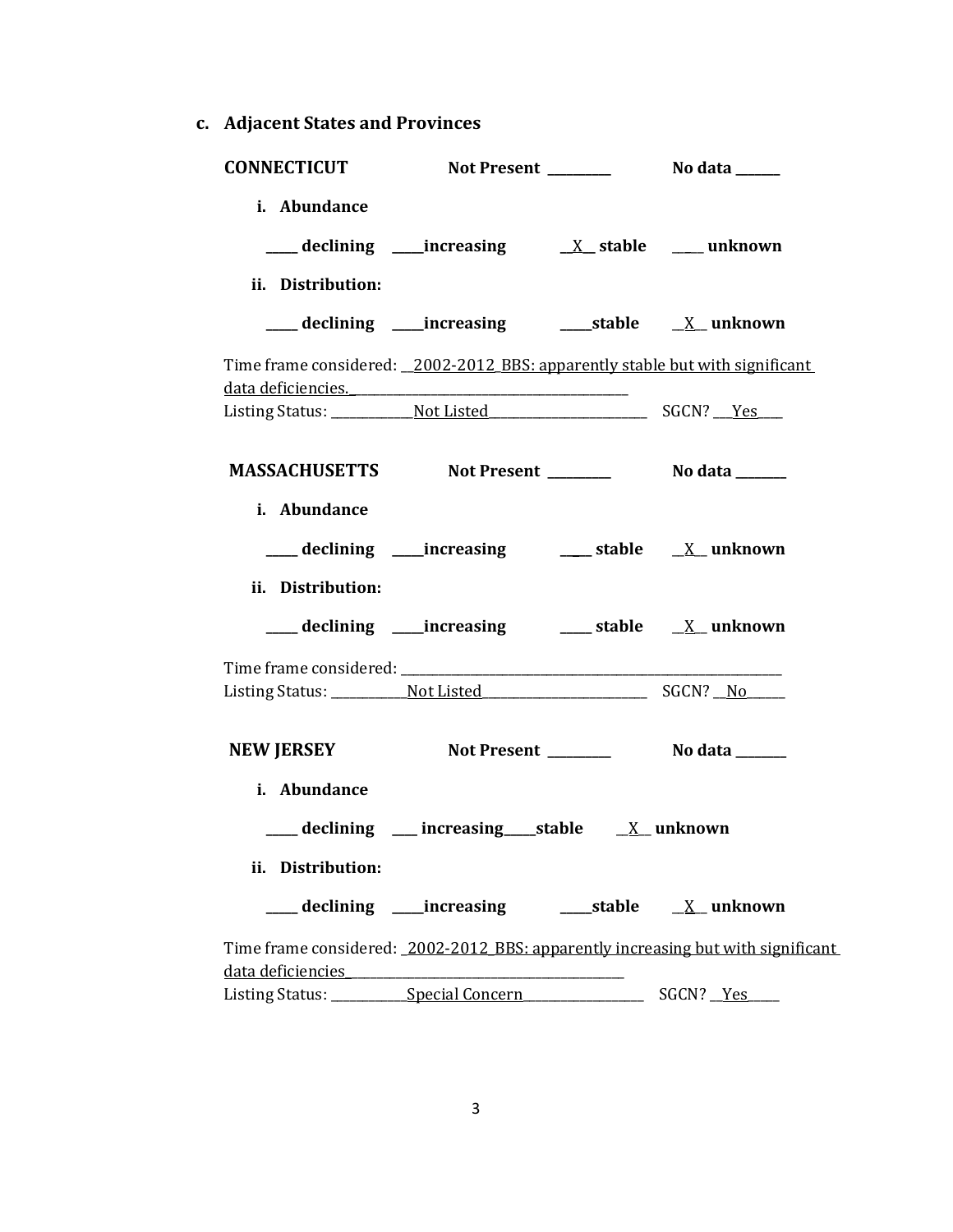| <b>ONTARIO</b>                                                                   |                                                             |  |
|----------------------------------------------------------------------------------|-------------------------------------------------------------|--|
| i. Abundance                                                                     | ___ declining ____increasing _______stable _____X__ unknown |  |
| ii. Distribution:                                                                |                                                             |  |
|                                                                                  |                                                             |  |
| Listing Status: ___Threatened provincially; Endangered federally                 |                                                             |  |
| PENNSYLVANIA Not Present No data _____                                           |                                                             |  |
| i. Abundance                                                                     |                                                             |  |
|                                                                                  | <u>X</u> declining ___ increasing ____ stable ____ unknown  |  |
| ii. Distribution:                                                                |                                                             |  |
|                                                                                  | ___ declining <u>X</u> increasing ____ stable ____ unknown  |  |
| Time frame considered: 1984-89 to 2004-08; BBS: 1966-2012 significant            |                                                             |  |
| decrease; 2002-2012 statistically stable with declining trend                    |                                                             |  |
|                                                                                  |                                                             |  |
| <b>QUEBEC</b>                                                                    |                                                             |  |
| i. Abundance                                                                     |                                                             |  |
|                                                                                  |                                                             |  |
| ii. Distribution:                                                                |                                                             |  |
|                                                                                  |                                                             |  |
|                                                                                  |                                                             |  |
| Listing Status: _____________Endangered nationally _____________________________ |                                                             |  |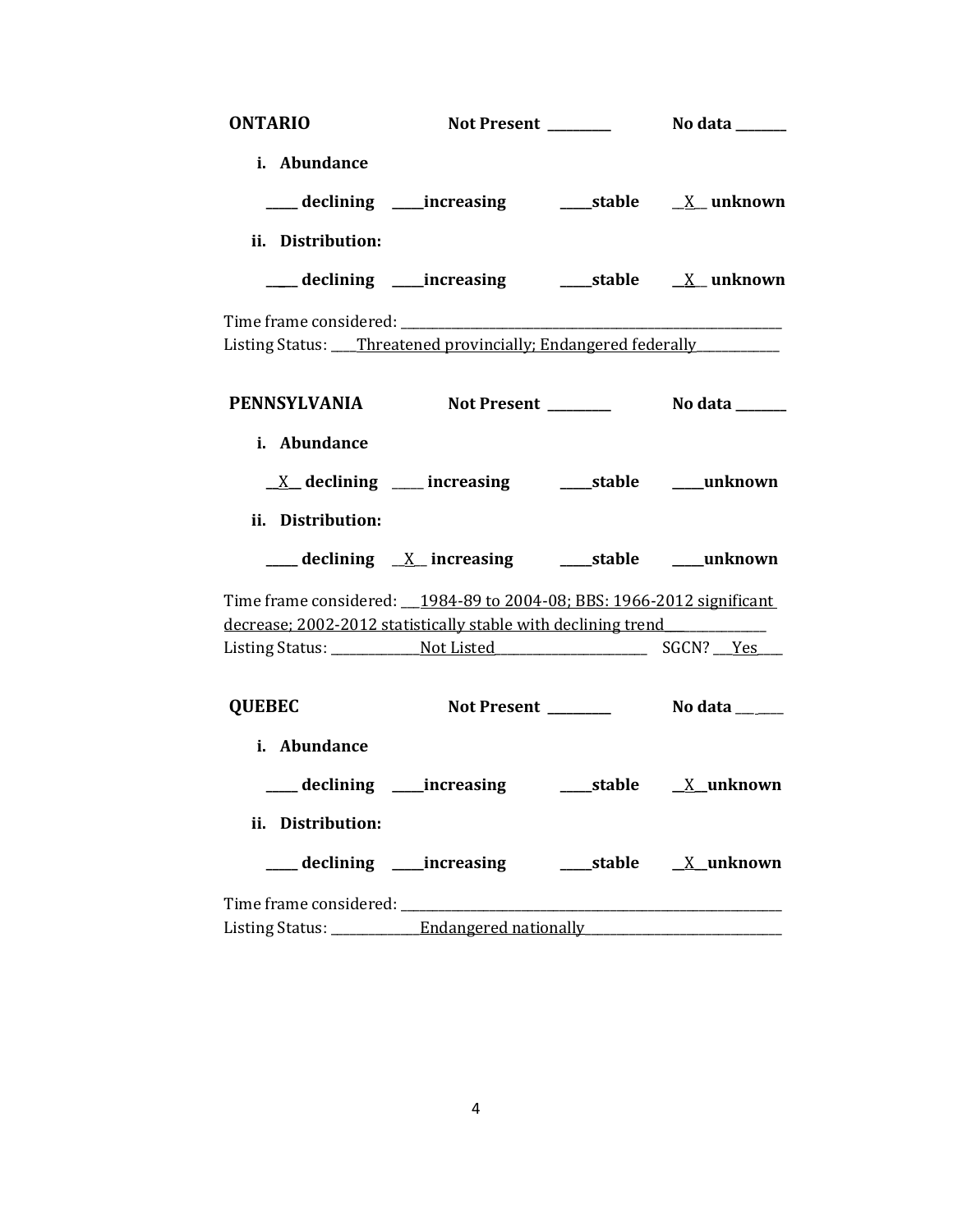| <b>VERMONT</b>                                                              |                                                                         |                |  |
|-----------------------------------------------------------------------------|-------------------------------------------------------------------------|----------------|--|
| i. Abundance                                                                |                                                                         |                |  |
|                                                                             | ___ declining ____ increasing _____ stable __ X__ unknown               |                |  |
| ii. Distribution:                                                           |                                                                         |                |  |
|                                                                             |                                                                         |                |  |
|                                                                             |                                                                         |                |  |
|                                                                             |                                                                         |                |  |
| d. New York                                                                 |                                                                         | No data ______ |  |
| <i>i.</i> Abundance                                                         |                                                                         |                |  |
|                                                                             |                                                                         |                |  |
| ii. Distribution:                                                           |                                                                         |                |  |
|                                                                             | $\underline{X}$ declining ____increasing __________stable ______unknown |                |  |
| Time frame considered: _1980-85 to 2000-05; BBS 2002-2012 apparently stable |                                                                         |                |  |
| but significant data deficiencies                                           |                                                                         |                |  |

## **Monitoring in New York**

None at this time. However, a monitoring plan is being developed as part of work being completed by the Appalachian Mountain Joint Venture and species involved include cerulean warbler (AMJV). It is possible that monitoring could be implemented in New York in the near future, at least in those portions of the New York range that fall within the Appalachian Mountain area, including Allegany State Park and the Hudson Highlands.

## **Trends Discussion:**

BBS data indicate a significant population decline in eastern North America from 1966 to1994. The decline was a statistically significant -3% annually between 1966 and 2012, and -2.1% between 2002 and 2012 (Sauer et al. 2014). The decline has been most pronounced in the core of the breeding range (Robbins et al. 1992). Population size has declined across the range in the eastern U.S., but the species has expanded its range, particularly in the Northeastern U.S. and Ontario, perhaps in response to forest maturation (Hamel 1992, Oliarnyk and Robertson 1996).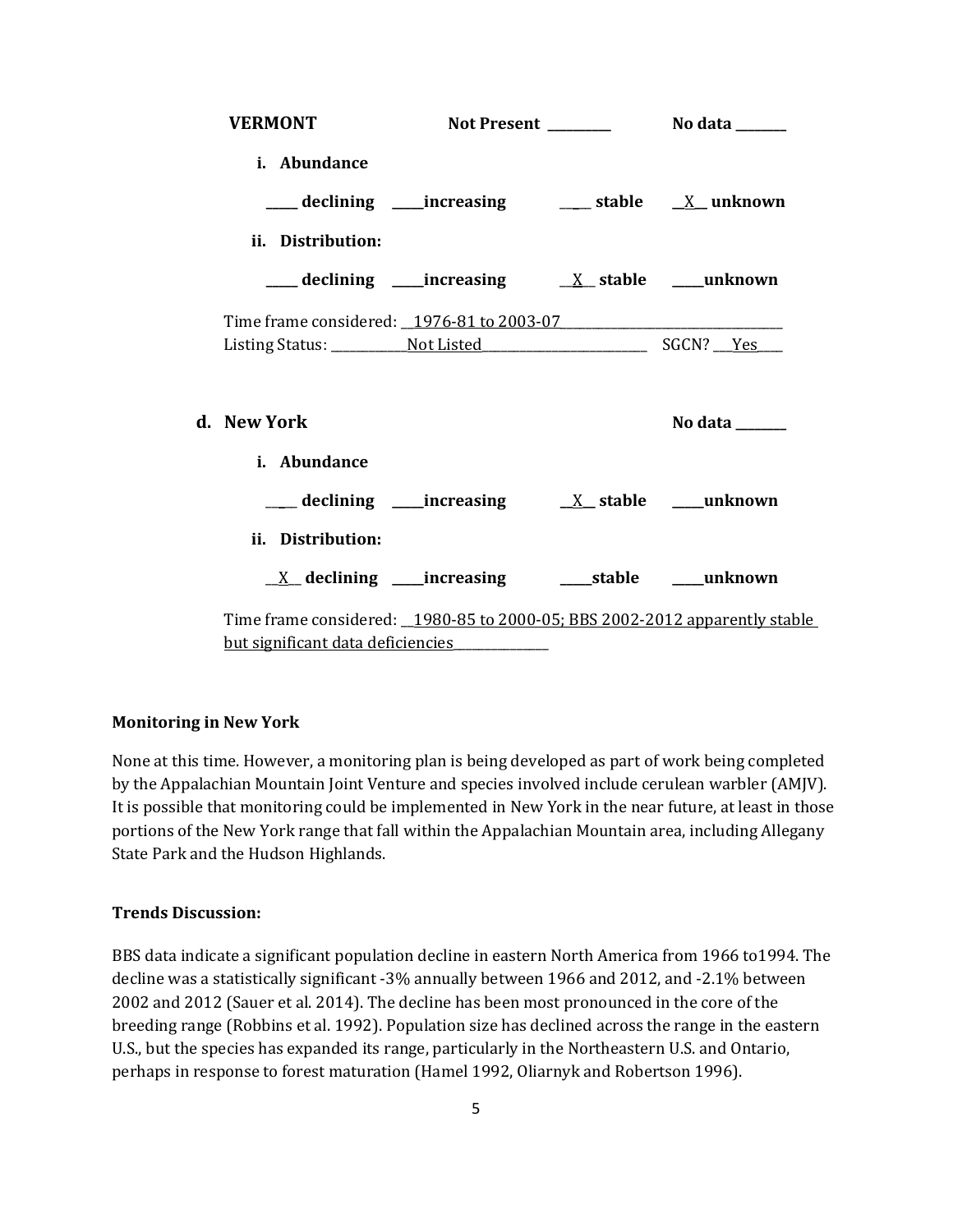

**Figure 1**. Range of the cerulean warbler in North America (Birds of North America Online 2013).



**Figure 2**. Cerulean warbler occurrence in New York State during the second Breeding Bird Atlas (McGowan and Corwin 2008).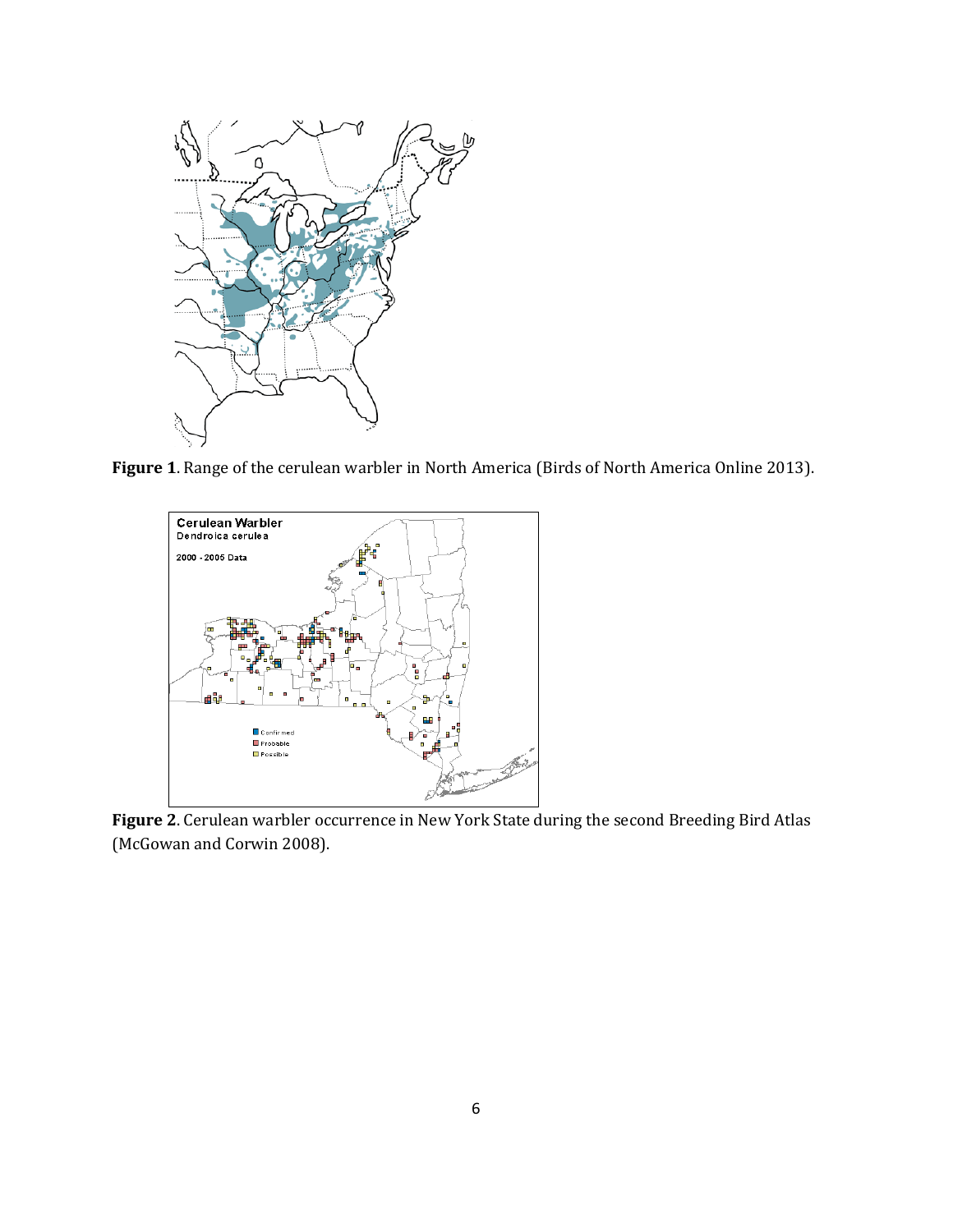

**Figure 3**. Change in cerulean warbler occurrence in New York State between the first Breeding Bird Atlas and the second Breeding Bird Atlas (McGowan and Corwin 2008).



**Figure 4**. Conservation status of the cerulean warbler in North America (NatureServe 2012).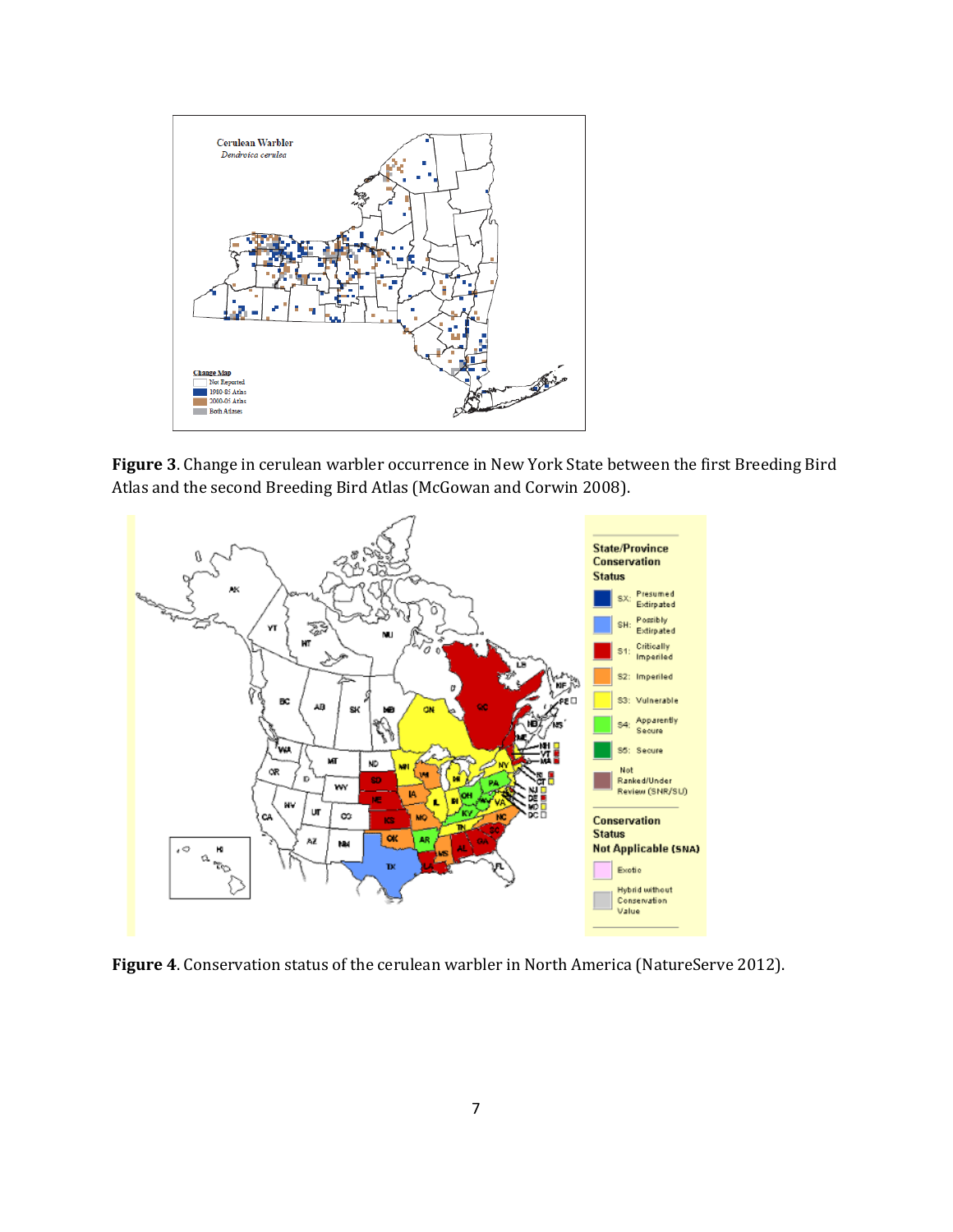## **III. New York Rarity, if known:**

| <b>Historic</b> | # of Animals | # of Locations | % of State |
|-----------------|--------------|----------------|------------|
| prior to 1970   |              |                |            |
| prior to 1980   |              |                |            |
| prior to 1990   |              | 279 blocks     |            |

#### **Details of historic occurrence:**

The first Breeding Bird Atlas (1980-85) in New York documented cerulean warbler in 279 survey blocks statewide (Andrle and Carroll 1988).

| Current | # of Animals | # of Locations | % of State |
|---------|--------------|----------------|------------|
|         |              | 244 blocks     | $E_0$      |

## **Details of current occurrence:**

The second Breeding Bird Atlas (2000-05) in New York documented cerulean warbler in 244 survey blocks statewide, a decline of 13% since 1980-85 (McGowan and Corwin 2008).

## **New York's Contribution to Species North American Range:**

| <b>Distribution</b> (percent of NY where species occurs) |           | <b>Abundance</b> (within NY distribution) |
|----------------------------------------------------------|-----------|-------------------------------------------|
| $\underline{X}$                                          | $0 - 5\%$ | __ abundant                               |
|                                                          | $6 - 10%$ | common                                    |
|                                                          | 11-25%    | fairly common                             |
|                                                          | 26-50%    | uncommon                                  |
|                                                          | $>50\%$   | X rare                                    |

**NY's Contribution to North American range**

- $X = 0.5\%$
- $-$  6-10%
- $-$  11-25%
- $-26-50%$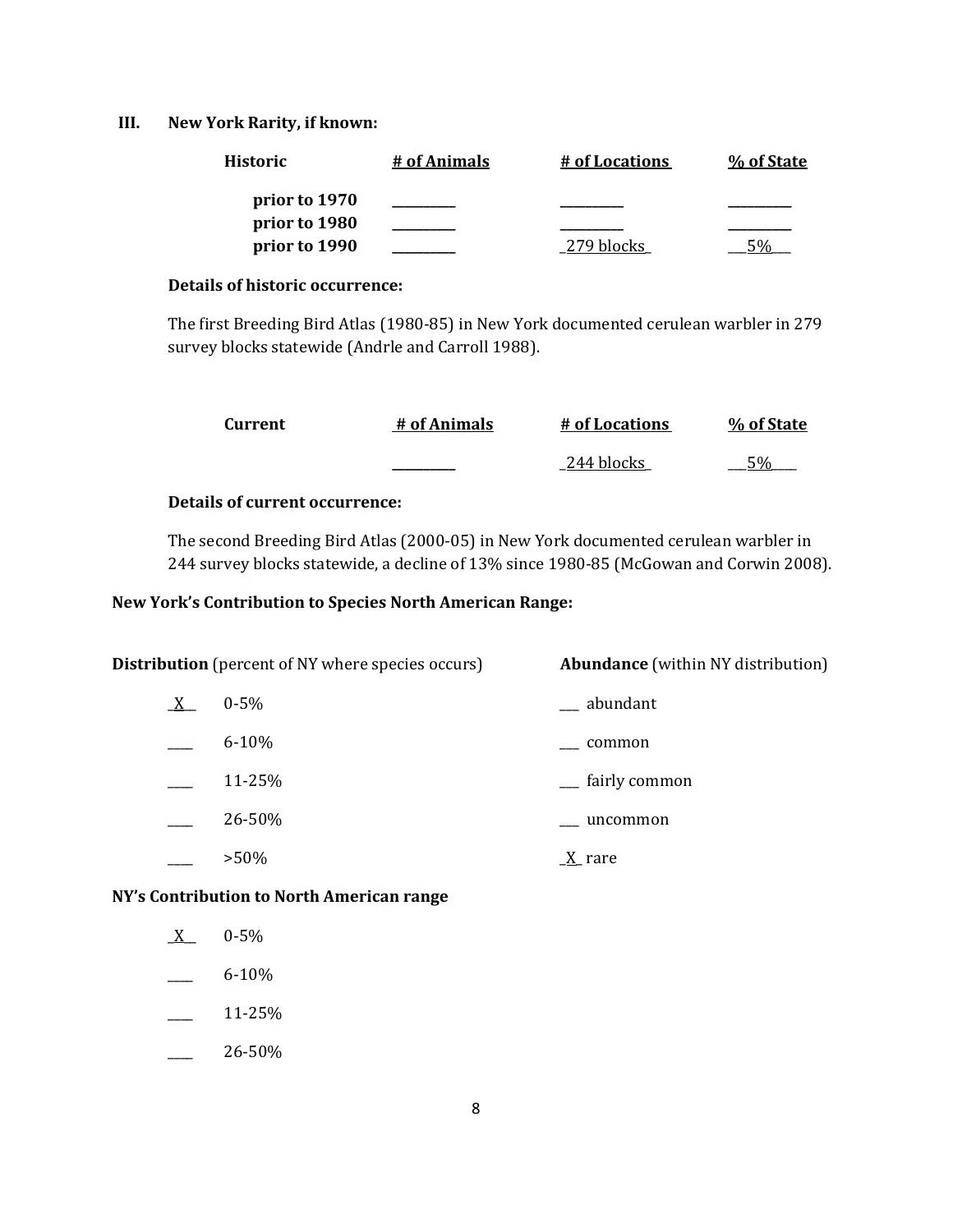$>50\%$ 

**Classification of New York Range**

**\_\_\_\_\_ Core**

**\_\_**X\_\_\_ **Peripheral**

**\_\_\_\_\_ Disjunct**

**\_\_\_\_\_\_\_\_\_\_\_**

**Distance to core population:**

**IV. Primary Habitat or Community Type:** 

- 1. Floodplain Forests
- 2. Riparian
- 3. Hardwood Swamp
- 4. Oak Forest
- 5. Oak-Pine Forest

## **Habitat or Community Type Trend in New York:**

| Declining<br><b>X</b> Stable                   | <b>Increasing</b>       | _Unknown  |
|------------------------------------------------|-------------------------|-----------|
| Time frame of decline/increase: ______________ |                         |           |
| <b>Habitat Specialist?</b>                     | <b>Paragona</b><br>X No |           |
| <b>Indicator Species?</b>                      | <b>Paragona</b><br>X    | <b>No</b> |

## **Habitat Discussion:**

Two distinct habitat types are used: (1) forested wetlands and riparian corridors dominated by sycamore, cottonwood, silver and red maples, and green ash; and (2) dry ridgetops and hillsides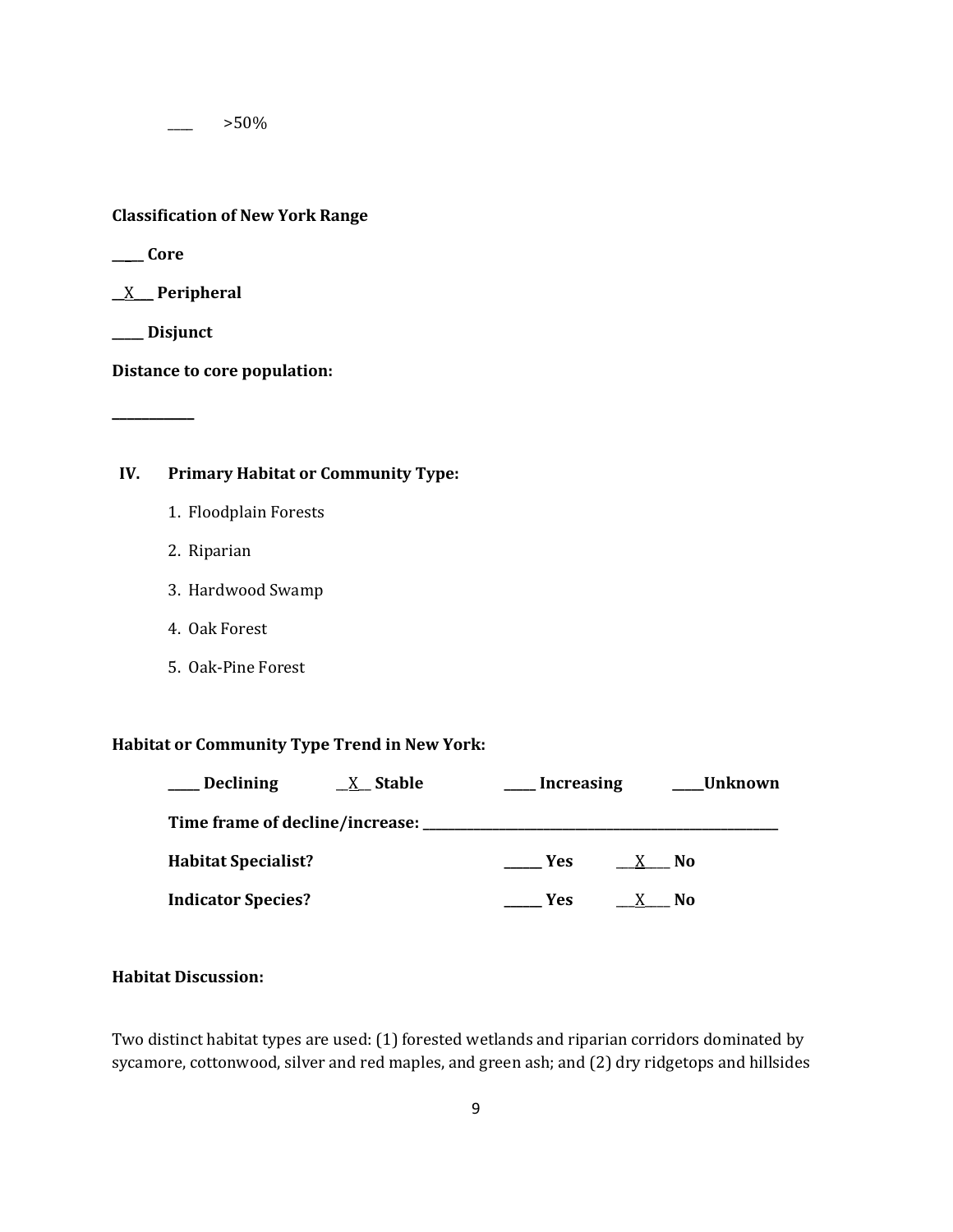dominated by mature oak-hickory and mixed mesophytic forests (Rosenberg et al. 2000). Favored riparian habitats appear to include at least some very large "super-canopy" trees.

# **V. New York Species Demographics and Life History**

- \_\_X\_\_ **Breeder in New York**
	- \_\_X\_\_ **Summer Resident**
	- **\_\_\_\_\_ Winter Resident**
	- **\_\_\_\_\_ Anadromous**

**\_\_\_\_\_ Non-breeder in New York**

- **\_\_\_\_\_ Summer Resident**
- **\_\_\_\_\_ Winter Resident**
- **\_\_\_\_\_ Catadromous**

**\_\_\_\_\_ Migratory only**

**\_\_\_\_\_Unknown**

# **Species Demographics and Life History Discussion:**

Cerulean warblers can breed successfully when 1 year old and annually thereafter. The number of clutches/breeding season is usually 1; 2 or possibly even 3 may be laid if earlier ones are lost. The longevity record is from a 6-year-old male. There are no published studies of survivorship, and the numbers of returning individuals are at present too small to estimate return rates. No reports of proportions of returning birds have been made.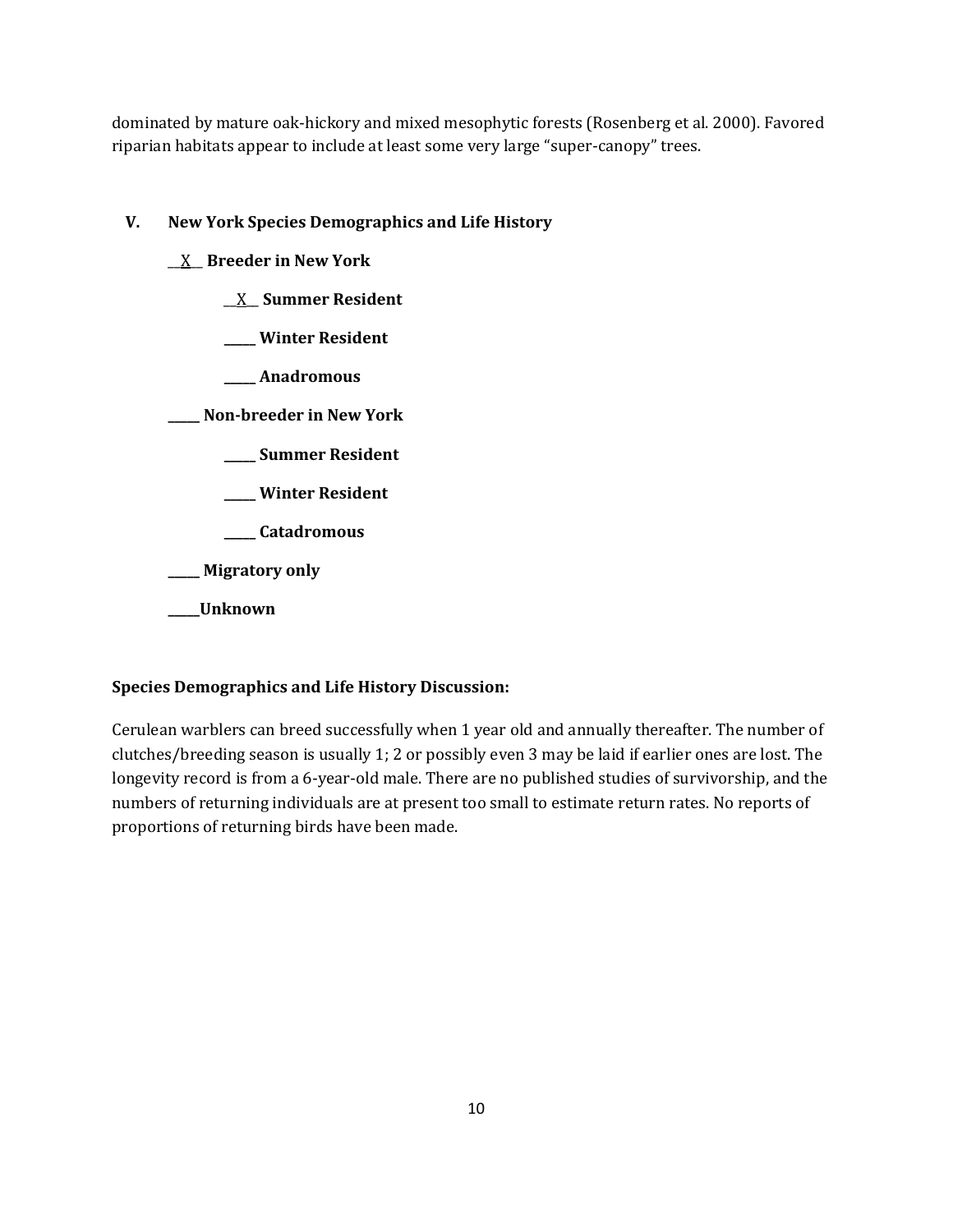## **VI. Threats:**

Most populations in New York breed on protected lands. Threats include continued loss of mature deciduous forest on private lands, and subtle changes in forest structure through loss of dominant canopy trees on managed lands (Rosenberg 2008). Loss of wintering habitat in South America is a well-documented concern (Hamel 2000).

Robbins et al. (1992) indicate that nest parasitism by brown-headed cowbirds is a likely factor in the decline. Nest parasitism by cowbirds is at least part of the mechanism by which the forest fragmentation effect is manifested (Hamel 1992).

Second-growth forests lack the complex structural variety that cerulean warblers favor for breeding. While logging operations in managed forests can result in habitat fragmentation, carefully planned silvicultural practices will benefit cerulean warbler by providing structural diversity in the forest habitat (Wood et al. 2013).

Acid rain could be a threat to forest health and therefore, to this species suite (NYSDEC 2005).

## **Are there regulatory mechanisms that protect the species or its habitat in New York?**

**\_\_\_\_\_\_ No \_\_\_\_\_ Unknown \_\_X\_\_\_ Yes** 

The cerulean warbler is protected under the Migratory Bird Treaty Act of 1918.

# **Describe knowledge of management/conservation actions that are needed for recovery/conservation, or to eliminate, minimize, or compensate for the identified threats:**

Members of several states within the Appalachian Mountain portion of this warbler's range have been involved in studying cerulean warbler response to silvicultural practices and a compilation of Best Management Practices (BMPs) has been completed (Wood et al. 2013). These BMPs will enable implementation of silvicultural practices that benefit cerulean warbler. Maintenance of larger tracts is important as this is an area-sensitive species.

Wood et al. (2013) state that past even-aged forest management has resulted in a forest structure that is not favored by cerulean warblers. Rather, management practices that create an "old-growth" forest structure may be beneficial, specifically small group-selection harvests that promote a heterogeneous canopy, with canopy gaps with advanced vegetative growth. In forest stands with high cerulean warbler densities and nest success, no harvest is the most favorable option for maintaining populations. Management recommendations vary by region, cerulean warbler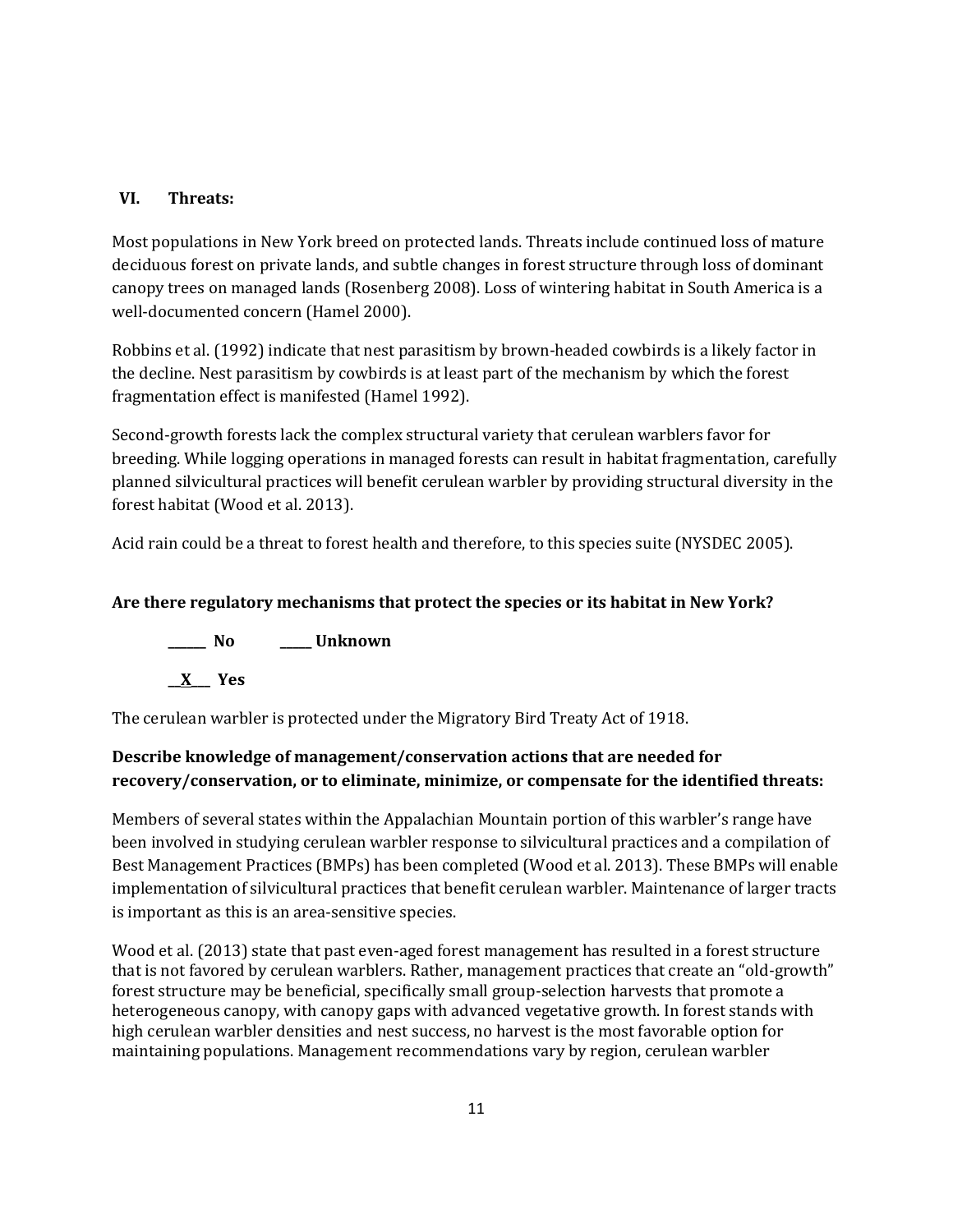abundance, and amount of forest in the landscape. Boves et al. (2013) found that harvests can act as an ecological trap, resulting in increased cerulean warbler densities and reduced nesting success.

| <b>Conservation Actions</b>      |                                       |  |
|----------------------------------|---------------------------------------|--|
| <b>Action Category</b>           | Action                                |  |
| Land/Water Protection            | Site/Area Protection                  |  |
| Land/Water Protection            | Resource/Habitat Protection           |  |
| Land/Water Management            | Site/Area Management                  |  |
| Land/Water Management            | Invasive/Problematic Species Control  |  |
| Land/Water Management            | Habitat & Natural Process Restoration |  |
| <b>Education &amp; Awareness</b> | Awareness & Communications            |  |

The Comprehensive Wildlife Conservation Strategy (NYSDEC 2005) includes recommendations for the following actions for deciduous/mixed forest birds, and for cerulean warbler specifically.

#### **Habitat management:**

- Identify critical cerulean warbler focus areas and enhance populations.
- Minimize the effects of fragmentation of habitats due to human development.
- Implement population control of whitetail deer in areas where deer populations are affecting forest regeneration and species composition.

#### **Habitat research:**

- Habitat research to study area sensitivity and habitat requirements of cerulean warblers.
- Research effects of logging on "forest interior" birds.
- Identify the critical core areas for cerulean warblers in the lake plain and protect them from human development.

## **Other action:**

Educate the public on the benefits and need for forest management on public and private lands.

## **Population monitoring:**

BBS appears adequate for most species. Cerulean warblers need targeted monitoring to determine precise trends.

Recommendations for 2015 SWAP (M. Burger):

• Promote forest management following recently released Cerulean warbler habitat Best Management Practices.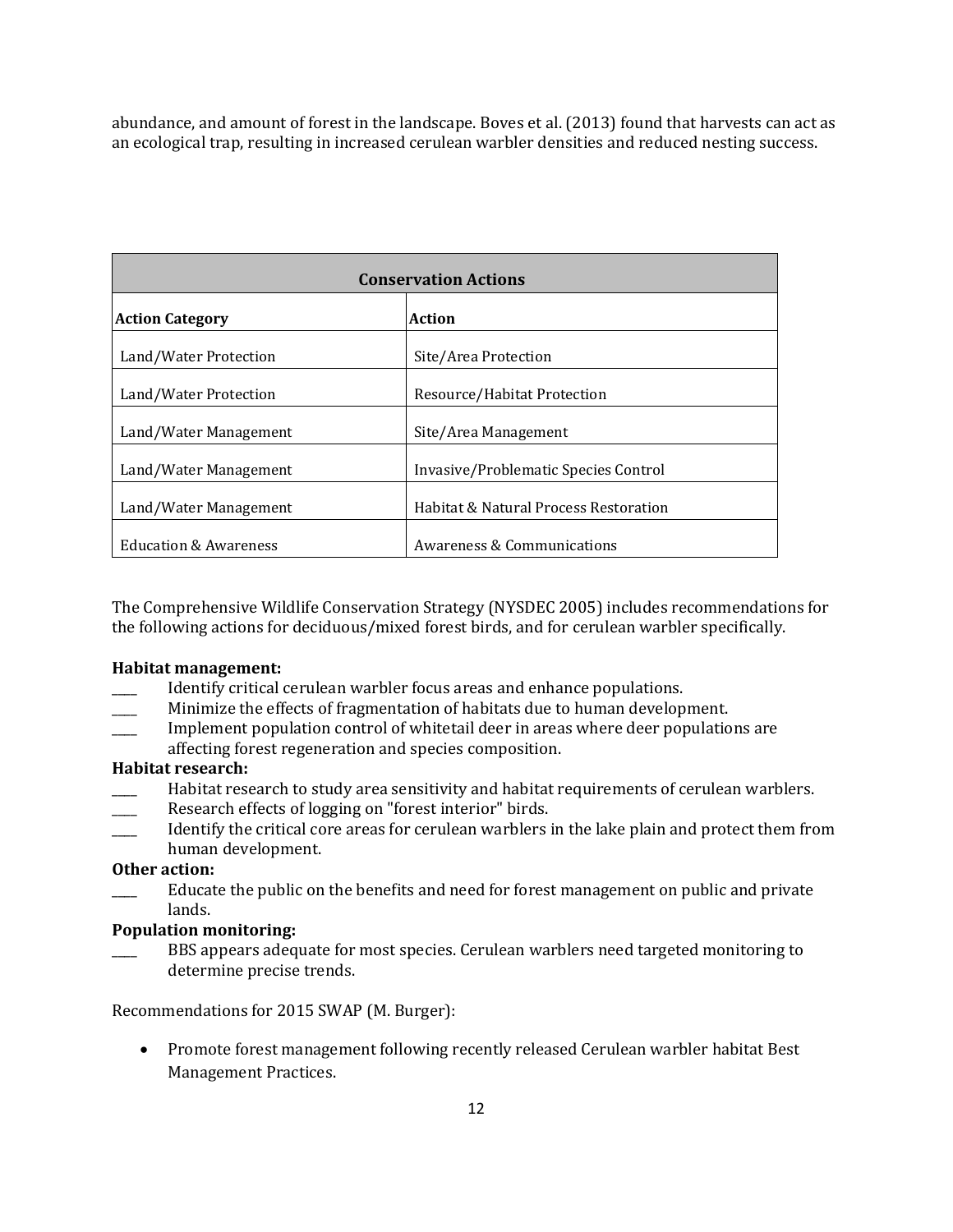• Reduce deer population where forest regeneration is poor.

## **VII. References**

Andrle, R.F. and J.R. Carroll. 1988. The atlas of breeding birds in New York State. Cornell University Press, Ithaca, NY.

Appalachian Mountain Joint Venture Technical Committee. Meeting Notes from August 7-8, 2012 Technical Committee Meeting, Morgantown, WV.

Boves, T.J., D. A. Buehler, J. Sheehan, P. Bohall Wood, A. D. Rodewald, J. L. Larkin, P. D. Keyser, F. L. Newell, A. Evans, G. A. George, and T. B. Wigley. 2013. Spatial Variation in Breeding Habitat Selection by Cerulean Warblers (*Setophaga cerulea*) throughout the Appalachian Mountains. The Auk 130(1):46-59.

Hamel, P. B. 1992. Cerulean warbler, DENDROICA CAERULEA. Pages 385-400 in K. J. Schneider and D. M. Pence, editors. Migratory nongame birds of management concern in the Northeast. U.S. Fish and Wildlife Service, Newton Corner, Massachusetts. 400 pp.

McGowan, K. J. and K. Corwin, eds. 2008. The second atlas of breeding birds in New York State. Cornell University Press, Ithaca, NY.

NatureServe. 2012. NatureServe Explorer: An online encyclopedia of life [web application]. Version 7.1. NatureServe, Arlington, Virginia. <http://www.natureserve.org/explorer>. Accessed 27 June 2013.

New York State Department of Environmental Conservation (NYSDEC). 2005. New York State Comprehensive Wildlife Conservation Strategy. <http://www.dec.ny.gov/index.html>. Accessed 27 June 2013.

Oliarnyk, C.J., and R.J. Robertson. 1996. Breeding behavior and reproductive success of Cerulean Warblers in southeastern Ontario. Wilson Bulletin 108(4):673-684.

Price, J., S. Droege, and A. Price. 1995. The summer atlas of North American birds. Academic Press, New York.  $x + 364$  pp.

Robbins, C. S., J. W. Fitzpatrick, and P. B. Hamel. 1992. A warbler in trouble: DENDROICA CERULEA. Pages 549-562 IN J. M. Hagan III, and D. W. Johnston, editors. 1992. Ecology and conservation of neotropical migrant landbirds. Smithsonian Institution Press, Washington, D.C. xiii + 609 pp.